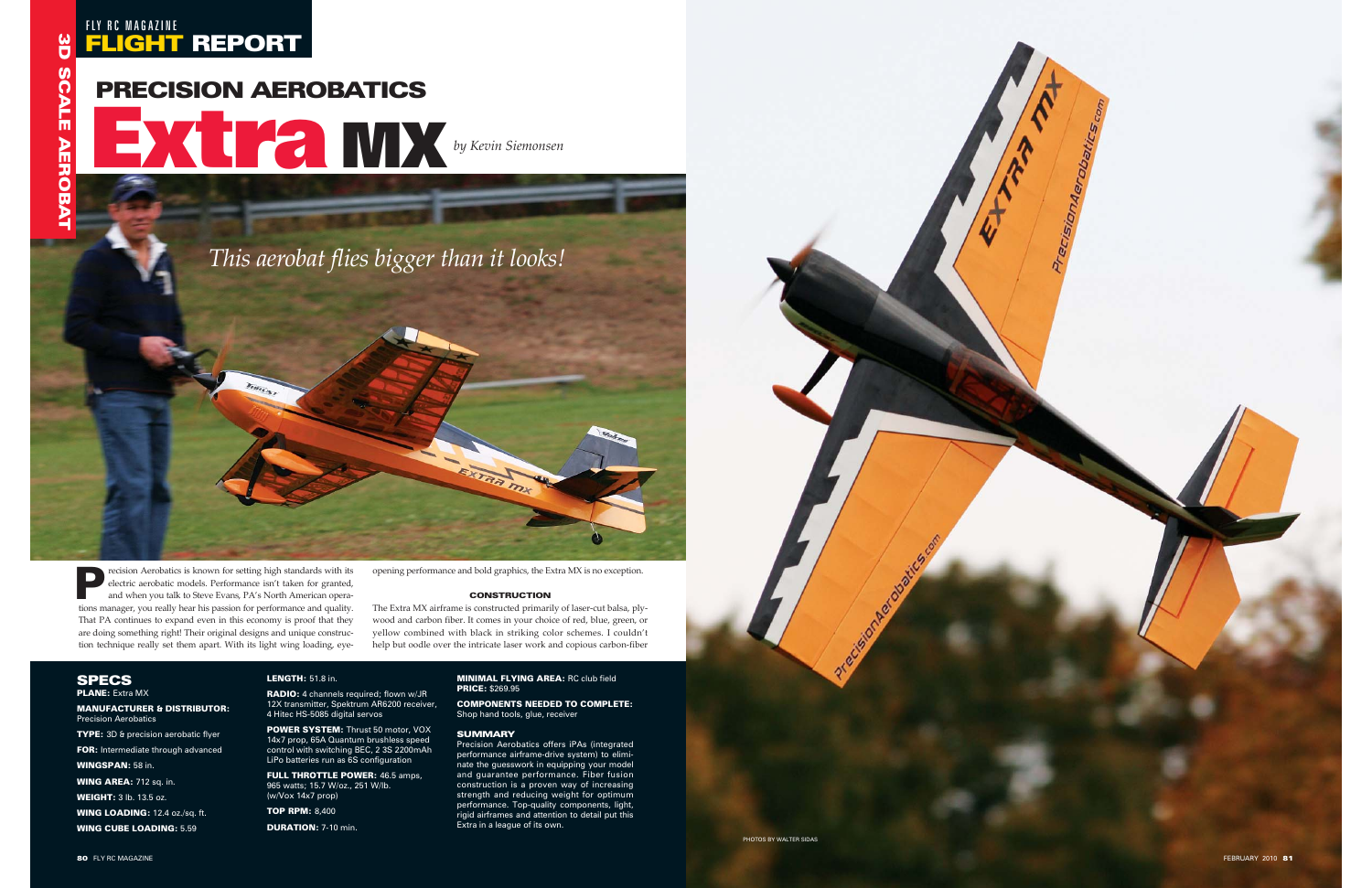#### PRECISION AEROBATICS EXTRA MX

reinforcements. The airframe is very light and incredibly rigid. The airframe kit includes a two-piece wing, painted fiberglass wheel pants and carbon reinforced cowl, carbonfiber wing tube, carbon-fiber landing gear, large battery-access cover secured with heavy-duty rare-earth magnets, installed canopy, carbon pushrods, carbon-reinforced motor mount, wheels, hardware package, control deflection pitch gauge, Precision Aerobatics DVD and detailed, photo-illustrated direction booklet.

Assembly went smoothly, and I completed

it in three short evenings. PA has clearly taken great pains to make sure that assembly goes without error. The horizontal stabilizer is fully symmetrical and features a flat section that slides into a slot that's already cut in the fuselage. A razor blade is required to remove the covering and a small piece of balsa in the fuselage before you can slide in the stabilizer. I added a little 30-minute Z-Poxy, slid the stab into position and let the glue cure. The stabilizer is completely selfaligning and essentially goof-proof.

The carbon landing-gear legs screw securely into a carbon-fiber mounting plate. Before installing them, you must remove the covering to expose the plate. The wheels and wheel pants are attached with screws, and for added security and ease of alignment, the wheel pants feature a molded channel that pockets the gear leg. Attach the tailwheel to the bottom of the rudder. Cut a slice in the covering to expose the precut slot in the bottom of the rudder. The tailwheel wire gets the epoxy treatment in the slot, and I added a

small piece of clear tape to reseal the covering The prehinged rudder and elevator have flex-style hinges that require a few drops of thin CA to make them permanent. Extra cov-

> ering is supplied to seal the hinge line. The ailerons are also prehinged with a unique inset pin hinge and are gapless. Every control surface uses a carbonfiber control horn that fits snugly into a precut receptacle and is secured with epoxy. The optional carbon-fiber vortex generators can be installed in the wing at two locations: you have a choice of precut slots in the wingtips or a few ribs inward. Cut the covering to expose the slots, and tape or CA them into place.

The motor-mount box comes assembled but has to be attached to the firewall. Carbon rods lock the mount into place. Additional carbonlaminated stiffeners are added to the mount box to maximize strength with a minimal weight penalty. The directions indicate that all the glue joints in the motor mount, the firewall and the stiffeners should be epoxied as well. With 1300 watts of power, CA alone is not enough!

It didn't take me long to get down and dirty on that first outing. I flew many passessome inverted, some knife-edge, harriers, etc. That MX holds a point well and is as stable as I have seen. Inverted flight requires just a hint of down-elevator to keep it level. Knifeedge is impressive with what seemed like slow-motion high-alpha passes. Snap-rolls and flat spins were sweet. There is little inertia, and rotation stops almost instantly when you release the controls. Flat spins are smooth and lazy, similar to those of a much larger airplane. Recovery is immediate with a hint of opposite rudder. High-alpha maneuvers are impressive. The light wing loading maintains stability as you slow down. This gave me the confidence to harrier and hover right on the deck with less pucker factor than usual. The Extra MX hovers with the best of them, and the entry transition is as easy as pulling back on the elevator. Instant exits need only throttle.

> The Thrust 50 motor is a beast. Its RotoKool fan gives it a unique look and a performance edge by running cooler. Gold-plated connectors plug into the Quantum 65A brushless speed controller. To further aid cooling, two generous scoops on either side of the motor box direct cooling air over the motor. The two Precision Aerobatics LiPo battery packs are wired in a 6S configuration.

#### AIRBORNE

The weather was beautiful for my first flight. Taxiing the Extra MX showed the stout nature of the carbon gear with little wallowing and positive control. Powering up the Thrust 50 had the Extra MX ballistic in what seemed like inches, not feet. According to PA, the Thrust 50 makes 10 pounds of thrust, and the plane weighs just over 3.75 pounds, so you can do the math. I brought the MX up to altitude to do a few maneuvers and feel it out for the first few minutes. Even with 35-percent expo, the elevator was very sensitive. At first, I thought it was tail-heavy but after flying several maneuvers, I concluded that it was simply very effective. I added more expo to suit my thumbs, and the response was fine. I also noticed how lightly the plane flew. The MX has an exciting nimble feel that doesn't get nervous at slower speeds. The MX seemed happy in any attitude at any time! The big wing and unique aileron hinge system gave a very positive roll feel. I was able to increase aileron deflections and still manage the roll rate.

The Extra MX isn't just a 3D performer; it exhibits redeeming qualities in precision flight as well. With reduced rates, the MX points like a pattern ship and would be a great plane for practicing IMAC routines.

The last features worthy of mention are the vortex generators (VG). I temporarily installed mine with clear tape and was happy with the results: snap-rolls are more abrupt and highalpha even better. There was very little difference otherwise, and my VGs ended up permanently installed with glue. Landings were straight forward without surprises. It's hard to mess up landing an airplane that maintains its manners so well.



The carbon fiber vortex generators smooth the airflow over the wing tip and noticably reduce wing rock during high alpha maneuvers.



Two scoops direct a lot of cooling airflow over the motor to keep it running at peak efficiency.